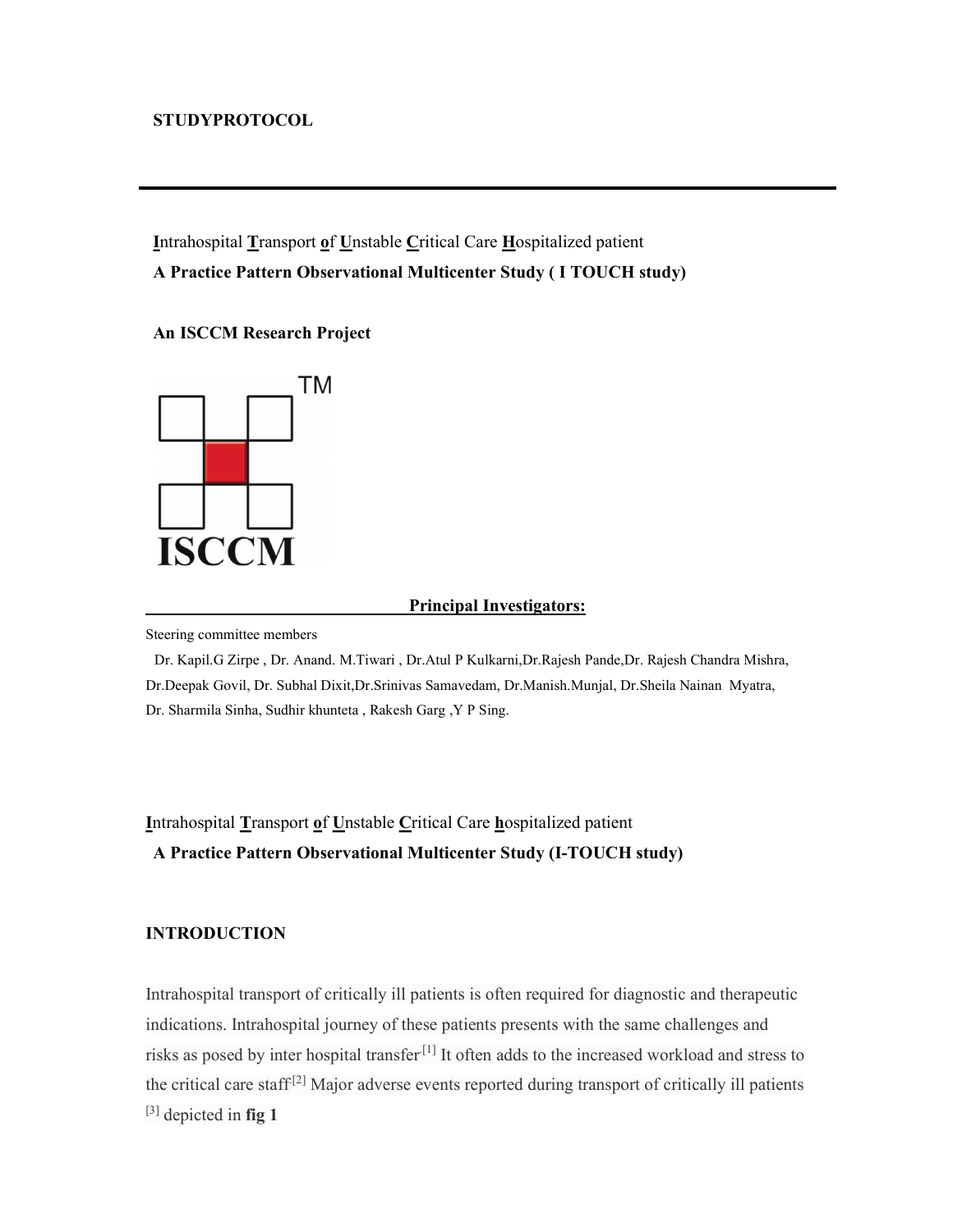# **Main adverse events during transport**

#### **Cardio circulatory**

Severe hypotension or hypertension Cardiac arrhythmias Cardiac arrest death

Severe hypoxia, Bronchospasm, Pneumothorax **Extubation** Selective intubation Patient ventilator desynchrony

**Respiratory** 

**Neurological Agitation** Seizures Intracranial hypertension **Others** Hypothermia **Equipment malfunction** Human error Patient mix up

Despite presence of several guidelines and few recommendations [3], there has been no consensus regarding the ideal practice guidelines for intra hospital transport in critically ill patients. We would like to collect data prospectively from various ICUs across the country regarding the practice of intra hospital transport in unstable adult critical care patients and various complications associated in a 90-daystudyperiod.Wewould like to assess intra hospital transport practices and complications associated in an attempt to define the ideal ISCCM consensus statement regarding intra hospital transport of critically ill hospitalized patients.

Primary outcomes:

- 1. Incidence of major complications during and after transport of critically ill adults such as
	- a. hemodynamic instability (SBP < 90 mmHg, or MAP < 65 mmHg, or need for addition of, or increase in doses of vasopressor agents)
	- b. Worsening of respiratory status (de-saturation to  $\leq 92\%$ , need for intubation and ventilation, if not already ventilated, need for increase in FiO2, hypercarbia, PaCO2 > 45 mmHg, unless already hyper-carbic)
	- c. Accidental extubation, accidental removal of Inter costal drains, abdominal drains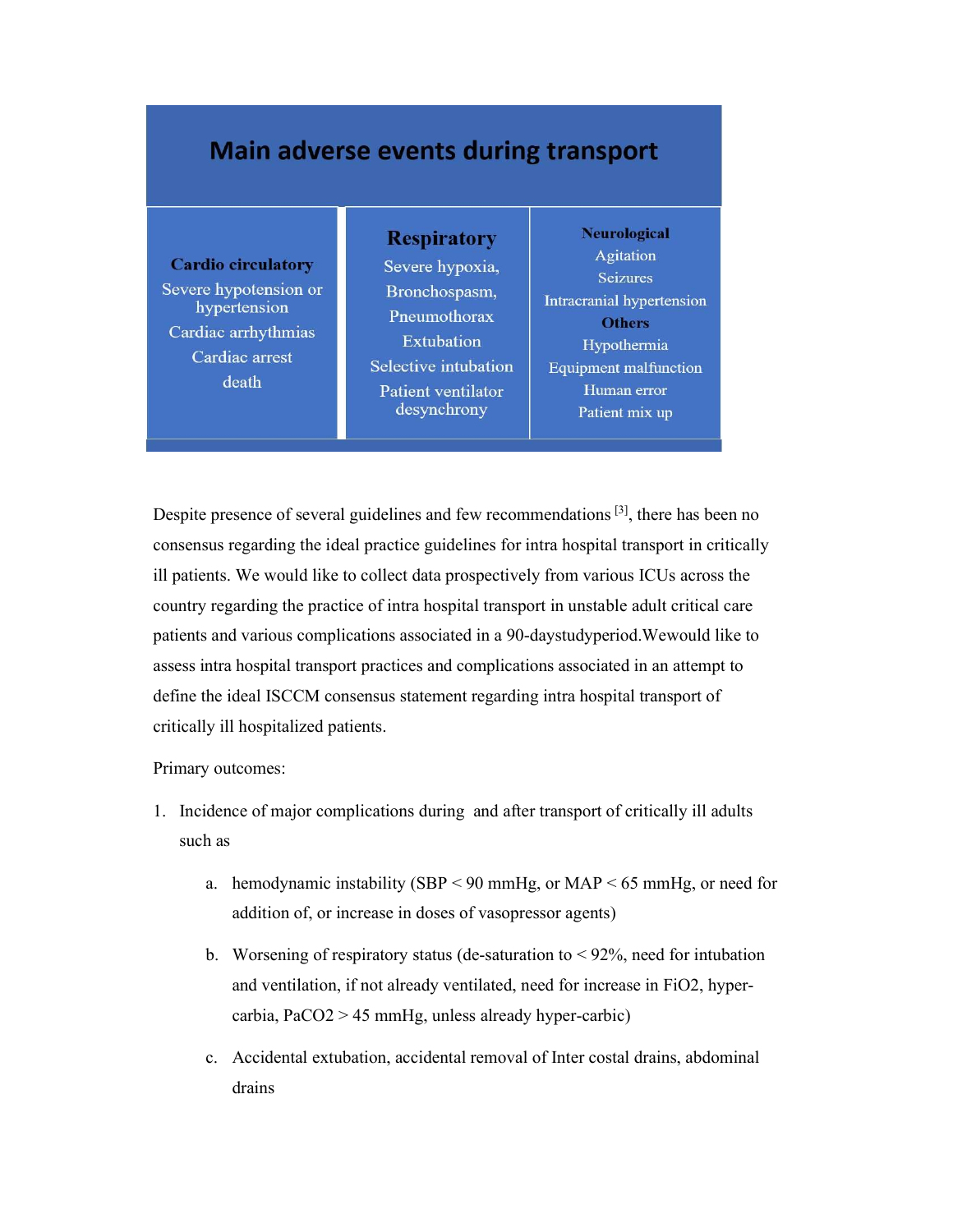- d. Increase in hemorrhage
- e. Worsening of GCS as compared to pre-transport condition

Secondary outcomes:

- 1. Common indications for transport
- 2. Any other complications not included in the primary outcomes
- 3. Malfunction of any of the transport equipment
- 4. Whether a change in management occurred as a result of the transport, particularly for imaging, such as insertion of new drainage catheters or pigtail catheters, surgery or change of antimicrobial agents
- 5. ICU outcome at 30 days or discharge whichever is earlier : dead or alive
- 6. Hospital outcome at 30 days or discharge whichever is earlier : dead or alive

Study design Prospective Observational Multi-Centre National Cohort Study

#### Patient Enrollment:

All consecutive adults critically ill patients requiring transport out of the ICU for imaging, interventional procedures or surgical procedures will be included in the study.A written informed consent will be obtained from the LAR followed by deferred consent from the patient will be obtained for inclusion of the patient data in the study.

# Data Collection

Baseline demographics, ICU admission diagnosis, APACHE II and SOFA on admission and at the time of transport, hemodynamic and ventilatory parameters before, during and after the patient comes back to the ICU will be collected. Any change in any of the parameters during parameters will be recorded.

## Statistical analysis plan:

Please involve a statistician for this

We need the incidence of complications, common indications for transport, and predictors of complications and predictors of outcomes to be calculated.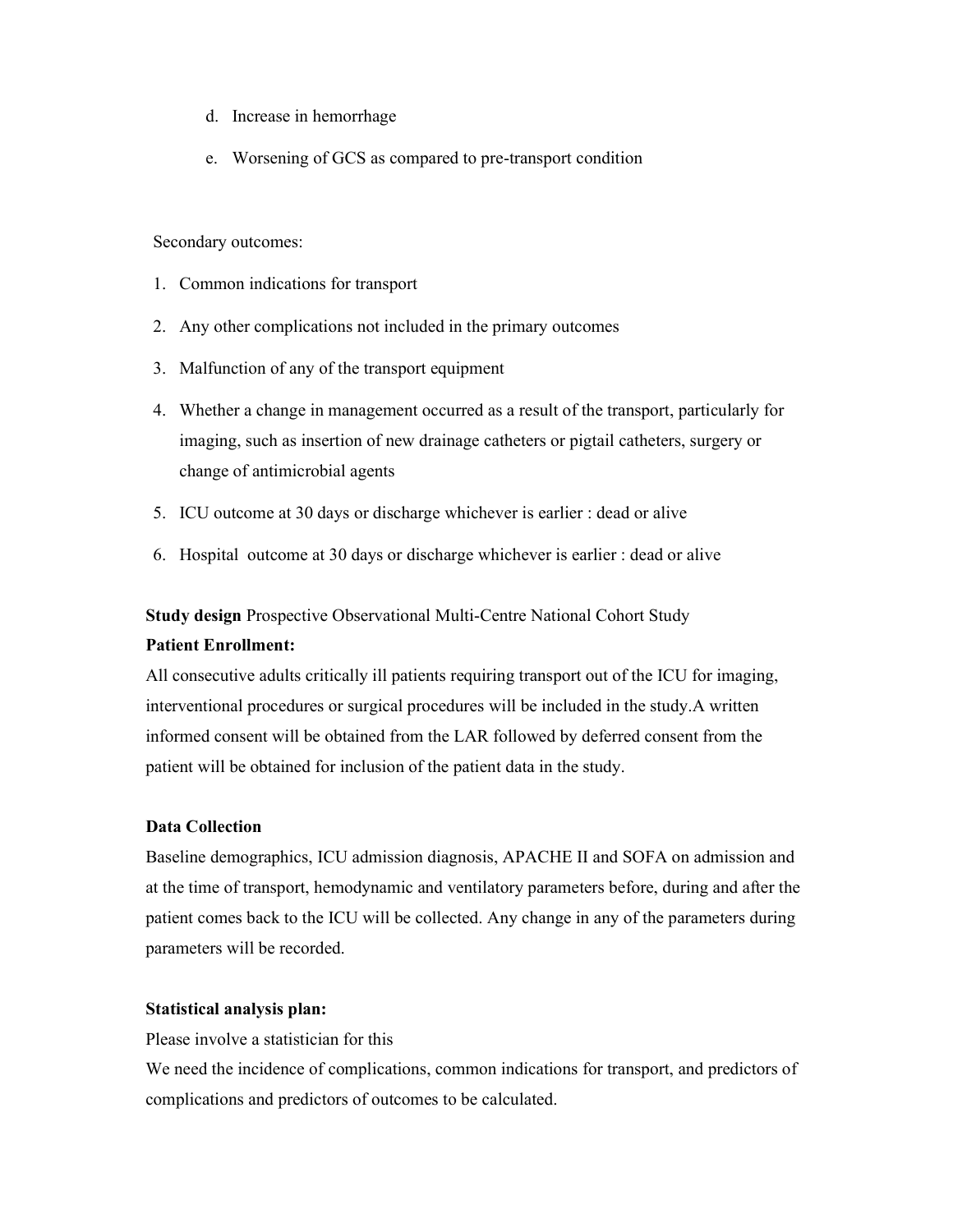I will plan for simple descriptive analysis and then univariate and multivariate analysis.

The study would invite all ICUs across the country to participate in the study. The invites will be sent at frequent intervals till 15<sup>th</sup> July by the Research Committee. Hospitals with more than one ICU can enroll each ICU separately. Each ICU can contribute as much data as possible during the study period. Each ICU will designate one PI and one co-PI for the study who will be responsible for ethical committee clearance, data collection and study co-ordination in their ICU. Each ICU will collect data from 1<sup>st</sup> August to  $30<sup>th</sup>$ November. The study would end on  $30<sup>th</sup>$ November.

Each Centre can start recording the data in paper CRF till they get an Ethics approval and later on can fill the data online.

# Study Timelines

IEC. Approval from IEC of coordinating center: date ASAP CTRI registration

Email invitation to all ICUs :  $30<sup>th</sup>$  May 2022

IEC clearance from participating institutes:  $15<sup>th</sup>$  of June 2022

Start of data collection: 1 august 2022 to  $15<sup>th</sup>$  August 2022

Last date of data collection: 30 November 2022

Data cleaning and analysis: December 2022

Presentation to ISCCM research committee: Feb 2023

Presentation in CRITICARE2023:

Publication:2023

# Inclusion criteria:

- All adult patients (> 18 years old) admitted to ICU who are unstable
- Unstable included requiring oxygen therapy, mechanical ventilation or vasoactive medications .patients with poly trauma ( not on ventilator/ vasopressors) with chest drains, EVDs , patients with C spine injury with collar
- post operative patients with abdominal drains
- low GCS/ combative patients
- patients with arrhythmias on infusions.

# Exclusion criteria:

• All adult patients < 18 years old admitted to ICU